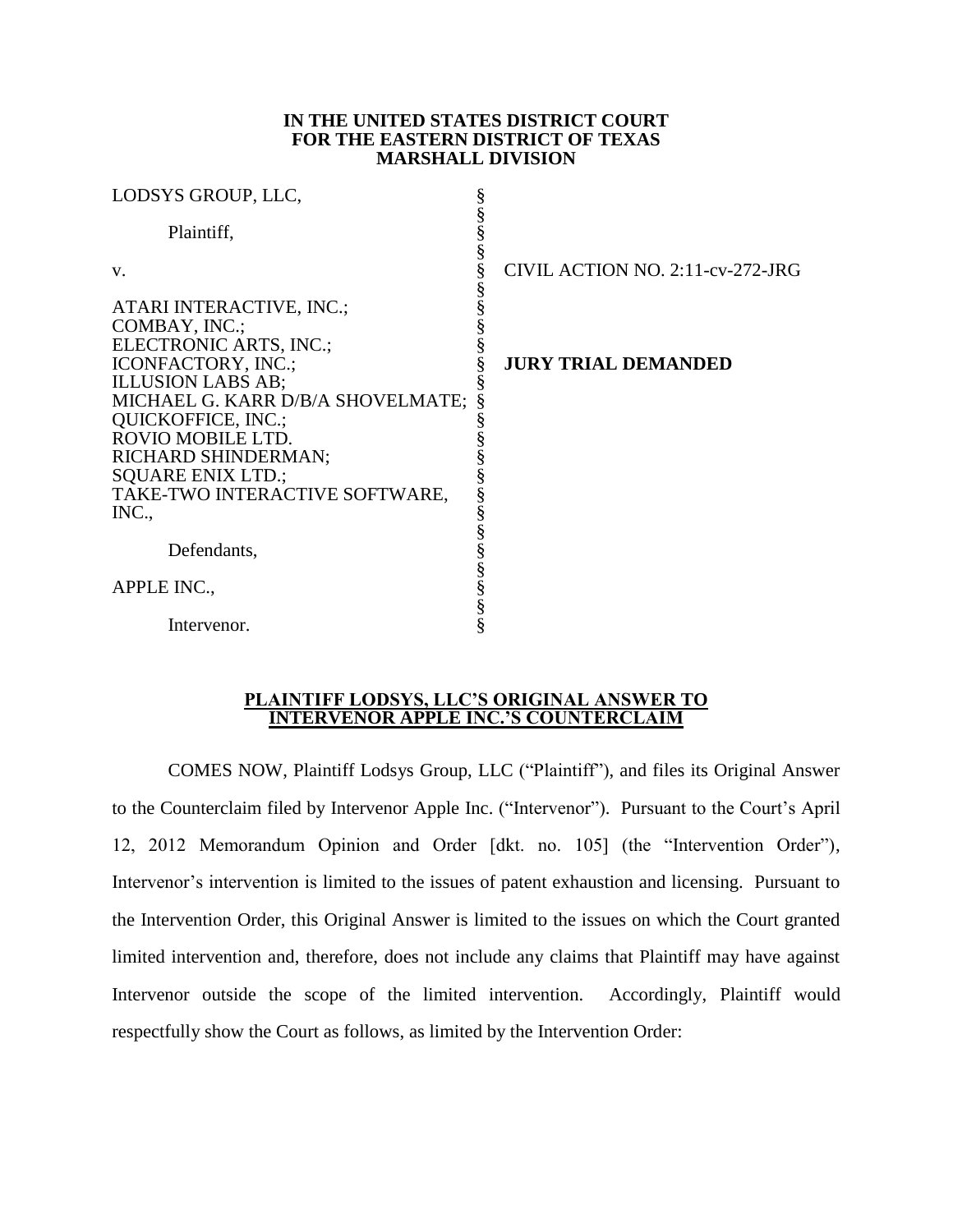# **Introduction**

1. Answering paragraph 1, Plaintiff states that its Amended Complaint for Patent Infringement (the "Complaint") speaks for itself, and Plaintiff denies any characterizations or allegations inconsistent with the Complaint.

2. Answering paragraph 2, Plaintiff admits that, at a point in time, Apple held a limited license to the patents-in-suit. Plaintiff denies the remaining allegations in paragraph 2.

3. Answering paragraph 3, Plaintiff admits that its assignment to the patents-in-suit was subject to certain then-existing licenses. Plaintiff denies the remaining allegations in paragraph 3.

4. Plaintiff is without knowledge or information sufficient to form a belief as to the truth of the allegations in paragraph 4, and on that basis denies each and every allegation contained paragraph 4.

5. Answering paragraph 5, Plaintiff denies the allegation that "[t]he products and services Apple provides to the Developers … permit interaction between the Developers and Apple end users through the App Store." Plaintiff also denies that Apple owns or provides "end users." Plaintiff is without knowledge or information sufficient to form a belief as to the truth of the remaining allegations in paragraph 5, and on that basis denies each and every remaining allegation contained paragraph 5.

6. Plaintiff is without knowledge or information sufficient to form a belief as to the truth of the allegations in paragraph 6, and on that basis denies each and every allegation contained paragraph 6.

7. Plaintiff denies the allegations in paragraph 7.

8. Plaintiff denies the allegations in paragraph 8.

9. The first sentence of paragraph 9 contains legal or other conclusions that do not require a response. To the extent a response is required, Plaintiff denies the allegations in the first sentence of paragraph 9. Plaintiff is without knowledge or information sufficient to form a belief as to the truth of the allegations in the second sentence of paragraph 9, and on that basis

1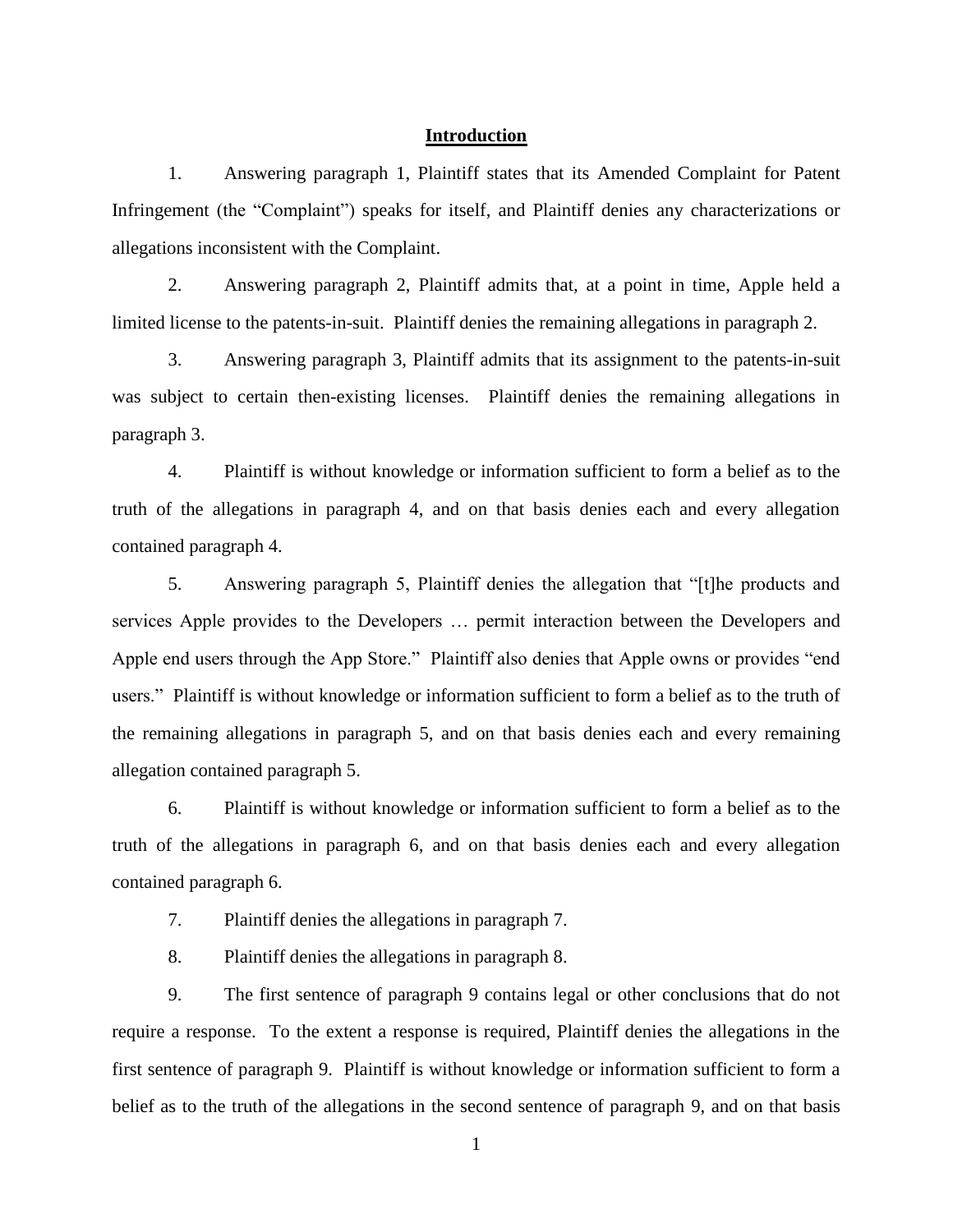denies each and every allegation contained in the second sentence of paragraph 9. Plaintiff denies the allegations in the third sentence in paragraph 9.

10. Answering the first sentence in paragraph 10, Plaintiff admits that some of the defendants and/or "Developers" are smaller than Intervenor. Plaintiff is without knowledge or information sufficient to form a belief as to the truth of the remaining allegations in the first sentence of paragraph 10, and on that basis denies each and every remaining allegation contained in the first sentence of paragraph 10. Plaintiff denies the allegations in second sentence of paragraph 10. Answering the third sentence of paragraph 10, Plaintiff states that certain of the defendants and/or "Developers" have asserted "the defense based on Apple's License." Plaintiff is without knowledge or information sufficient to form a belief as to the truth of the remaining allegations in the third sentence of paragraph 10, and on that basis denies each and every remaining allegation contained in the third sentence of paragraph 10. Plaintiff denies the allegations in fourth sentence of paragraph 10.

11. Paragraph 11 contains legal or other conclusions that do not require a response. To the extent a response is required, Plaintiff denies the allegations in paragraph 11.

12. Paragraph 12 contains legal or other conclusions that do not require a response. To the extent a response is required, Plaintiff denies the allegations in paragraph 12.

### **Parties**

- 13. Plaintiff admits the allegations in paragraph 58.
- 14. Plaintiff admits the allegations in paragraph 59.

#### **Jurisdiction and Venue**

15. Plaintiff admits that this Court has jurisdiction over the subject matter of Intervenor's Counterclaim. The remaining legal or other conclusions in paragraph 60 do not require a response. To the extent a response is required, Plaintiff denies the remaining allegations in paragraph 60.

- 16. Plaintiff admits the allegations in paragraph 61
- 17. Plaintiff admits the allegations in paragraph 62.
	- 2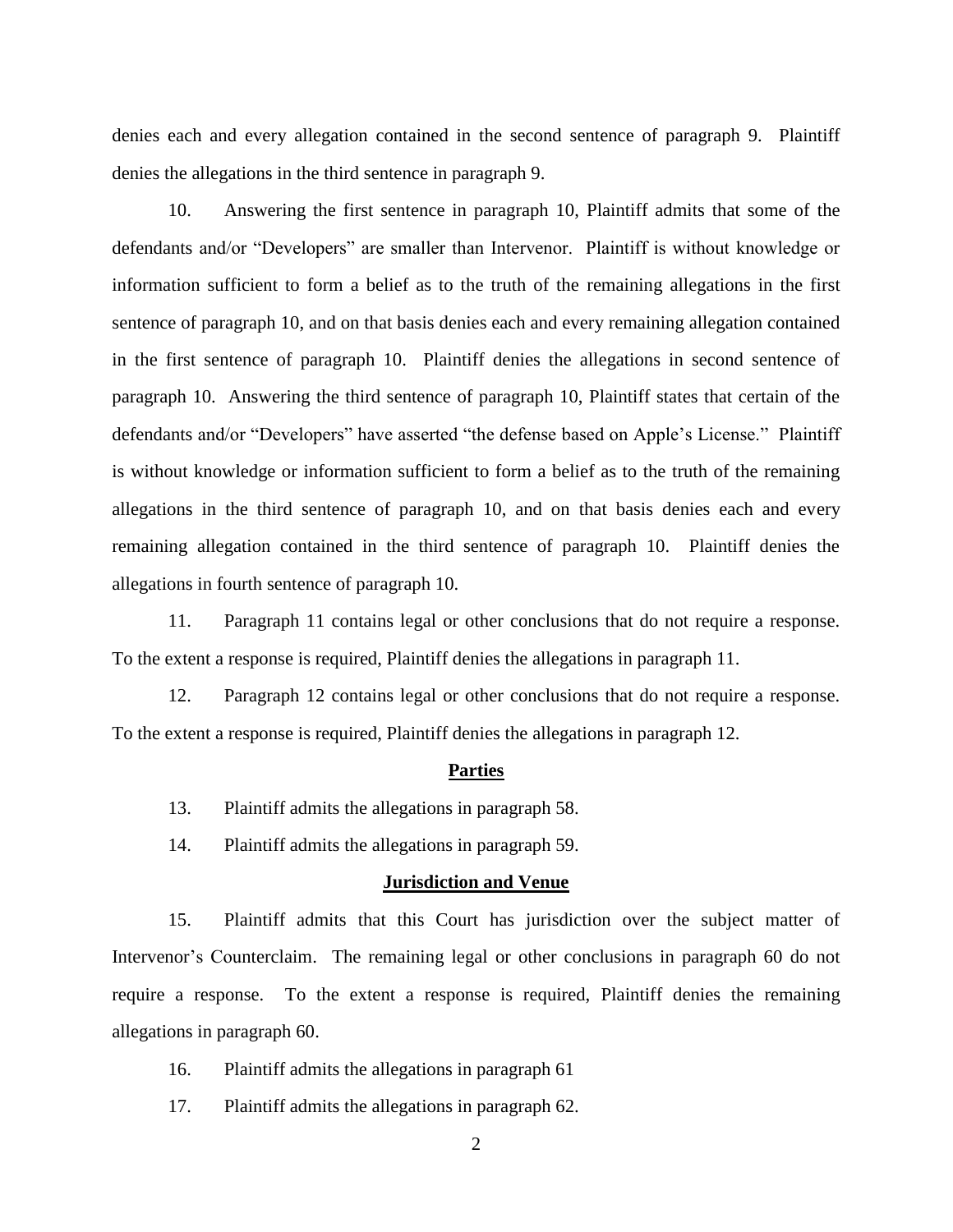### **First Counterclaim for Declaratory Relief**

18. Plaintiff restates and incorporates by reference each of its responses to the allegations in paragraphs 1 through 12 and 58 through 62 of Intervenor's Answer and Counterclaim, as if fully set forth herein.

19. Plaintiff denies the allegations in the first sentence in paragraph 64. The remaining allegations in paragraph 64 contain legal or other conclusions that do not require a response. To the extent a response is required, Plaintiff denies the remaining allegations in paragraph 64.

20. The first sentence of paragraph 65 contains legal or other conclusions that do not require a response. To the extent a response is required, Plaintiff denies the allegations in the first sentence of paragraph 65. Plaintiff denies the remaining allegations in paragraph 65.

21. Paragraph 66 contains legal or other conclusions that do not require a response. To the extent a response is required, Plaintiff denies the allegations in paragraph 66.

# **Plaintiff's Affirmative Defenses to Intervenor's Counterclaim**

Without assuming the burden of pleading or proof that would otherwise rest on Intervenor, Plaintiff asserts the following defenses and affirmative defenses to Intervenor's Counterclaim:

1. Intervenor's Counterclaim fails to state a claim upon which relief can be granted.

2. Intervenor's Counterclaim is barred, in whole or in part, by the doctrines of unclean hands, estoppel, release, and waiver.

3. Intervenor's Counterclaim is barred, in whole or in part, because Intervenor has breached its alleged license to the patents-in-suit.

4. Intervenor's Counterclaim is barred, in whole or in part, by the terms of its alleged license to the patents-in-suit.

5. Intervenor's Counterclaim is barred, in whole or in part, by the terms of its agreements with defendants and/or "Developers."

3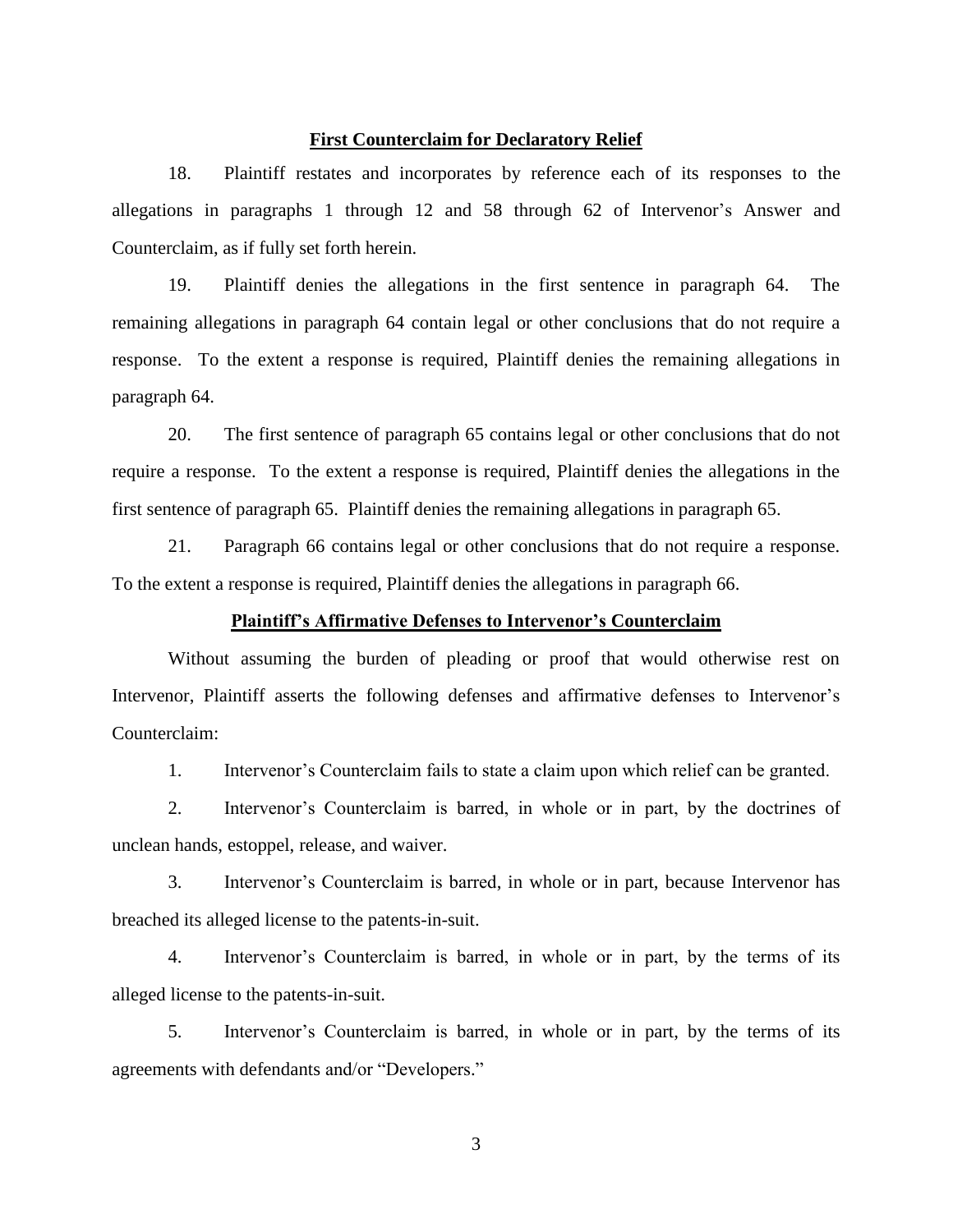6. To the extent that Intervenor's Counterclaim relies on any purported oral contract, any such oral contract is void and unenforceable under the statute of frauds.

7. Intervenor's Counterclaim is barred, in whole or in part, by a failure of consideration.

The above defenses and affirmative defenses are based on the facts currently known to Plaintiff. Plaintiff reserves the right to amend or add defenses or affirmative defenses based on facts later discovered, pled, or offered.

# **Demand for Jury Trial on Intervenor's Counterclaim**

Plaintiff demands a trial by jury on Intervenor's Counterclaim.

# **Response to Intervenor's Prayer for Relief**

Plaintiff denies that Intervenor is entitled to any of the relief requested in Intervenor's Prayer for Relief.

# **Plaintiff's Prayer for Relief**

WHEREFORE, in addition to the relief requested in its Amended Complaint, Plaintiff respectfully requests entry of a judgment in its favor and against Intervenor as follows:

A. That Intervenor take nothing by its Counterclaim;

B. That the Court award Plaintiff all costs and attorneys' fees incurred in defending against Intervenor's Counterclaim; and

C. Any and all further relief that the Court deems just and proper.

Dated: May 4, 2012. Respectfully Submitted,

By: /s/ Christopher M. Huck Michael A. Goldfarb (admitted *pro hac vice*) Christopher M. Huck (admitted *pro hac vice*) KELLEY, DONION, GILL, HUCK & GOLDFARB, PLLC 701 Fifth Avenue, Suite 6800 Seattle, Washington 98104 Phone: (206) 452-0260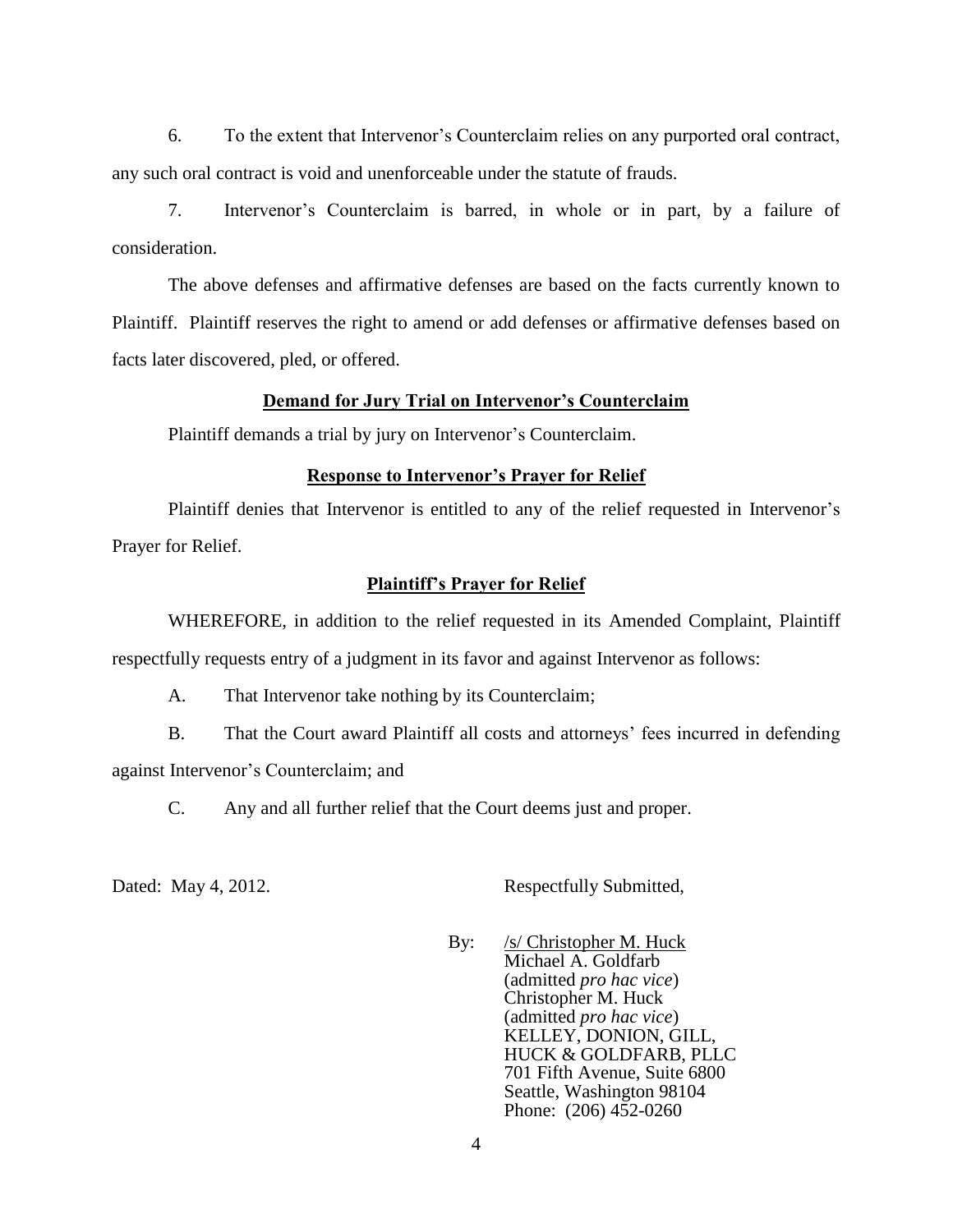Fax: (206) 397-3062 Email: [goldfarb@kdg-law.com](mailto:goldfarb@kdg-law.com) [huck@kdg-law.com](mailto:huck@kdg-law.com)

William E. "Bo" Davis, III Texas State Bar No. 24047416 THE DAVIS FIRM, PC 111 West Tyler Street Longview, Texas 75601 Phone: (903) 230-9090 Fax: (903) 230-9090 Email: [bdavis@bdavisfirm.com](mailto:bdavis@bdavisfirm.com)

**Attorneys for Plaintiff Lodsys Group, LLC**